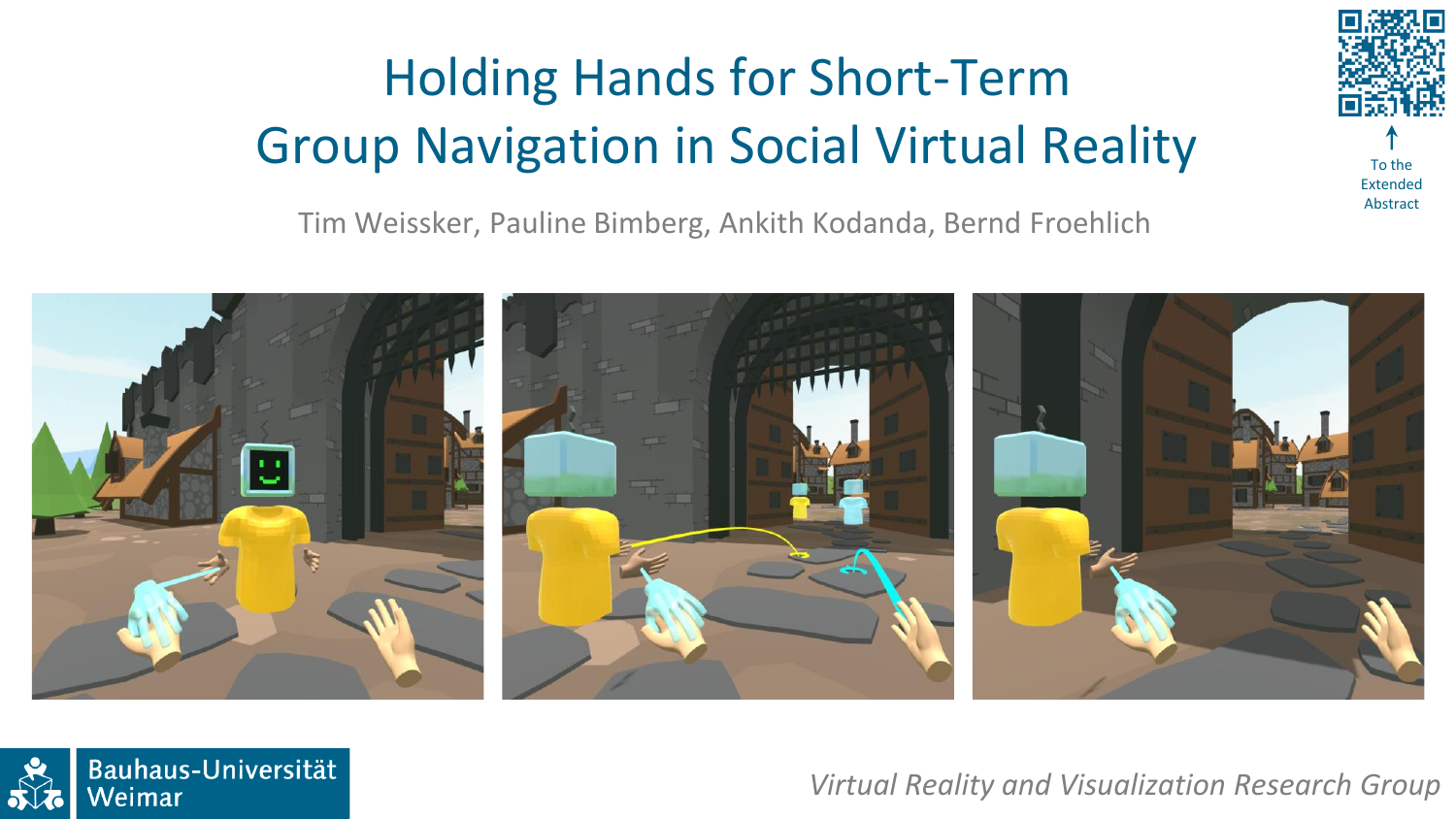# What is Group Navigation?



#### *"Getting There Together"*

Weissker, T., Bimberg, P., & Froehlich, B. (2021, March). An Overview of Group Navigation in Multi-User Virtual Reality. In 2021 IEEE Conference on Virtual Reality and 3D User Interfaces Abstracts and Workshops (VRW) (pp. 363-369). IEEE. **2**

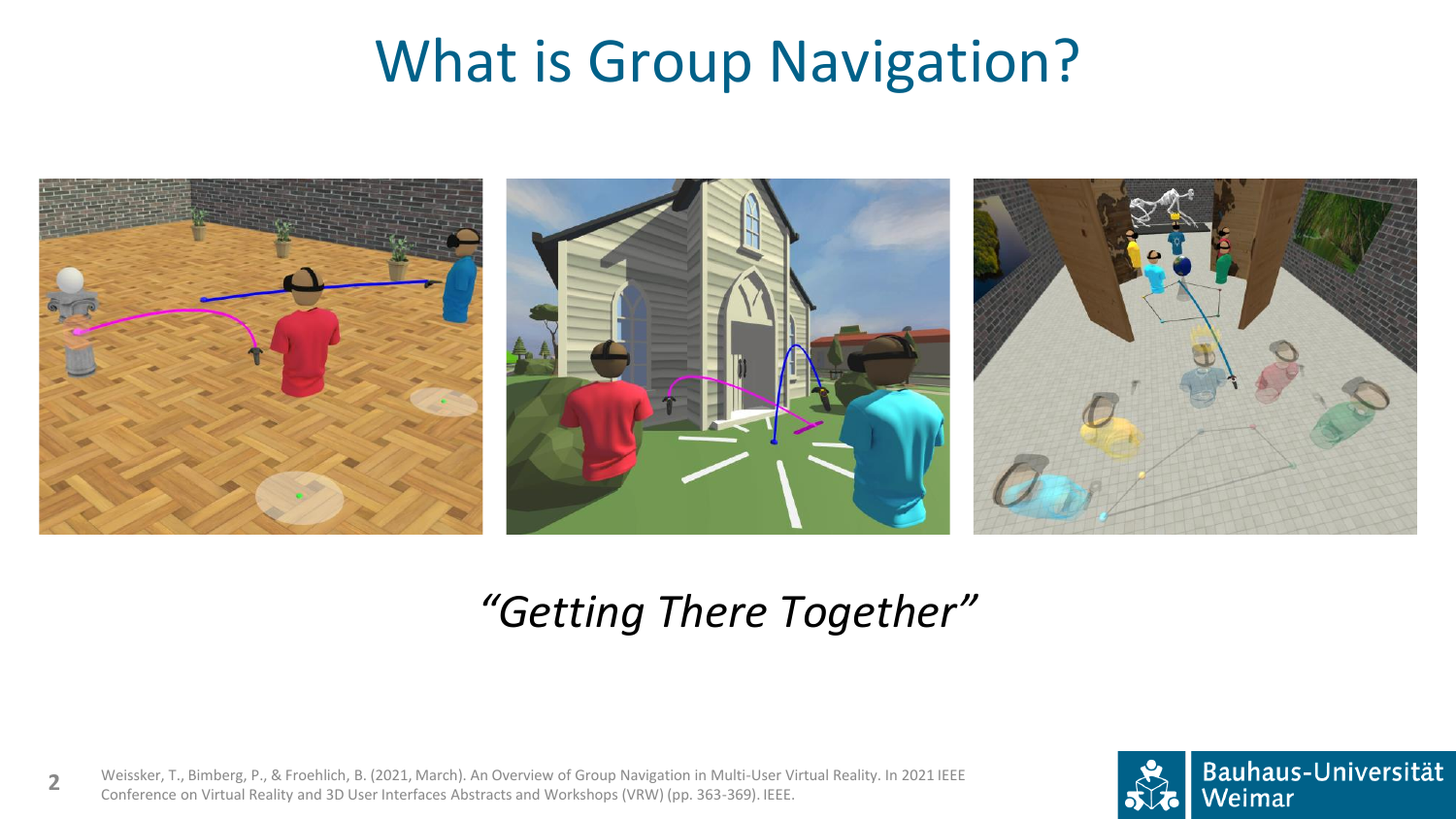# What is Group Navigation?





Weissker, T., Bimberg, P., & Froehlich, B. (2020). Getting There Together: Group Navigation in Distributed Virtual Environments. IEEE Transactions on Visualization and Computer Graphics, 26(5), 1860-1870. Tuckman, B. W. (1965). Developmental sequence in small groups. *Psychological bulletin*, *63*(6), 384.

**3**



文大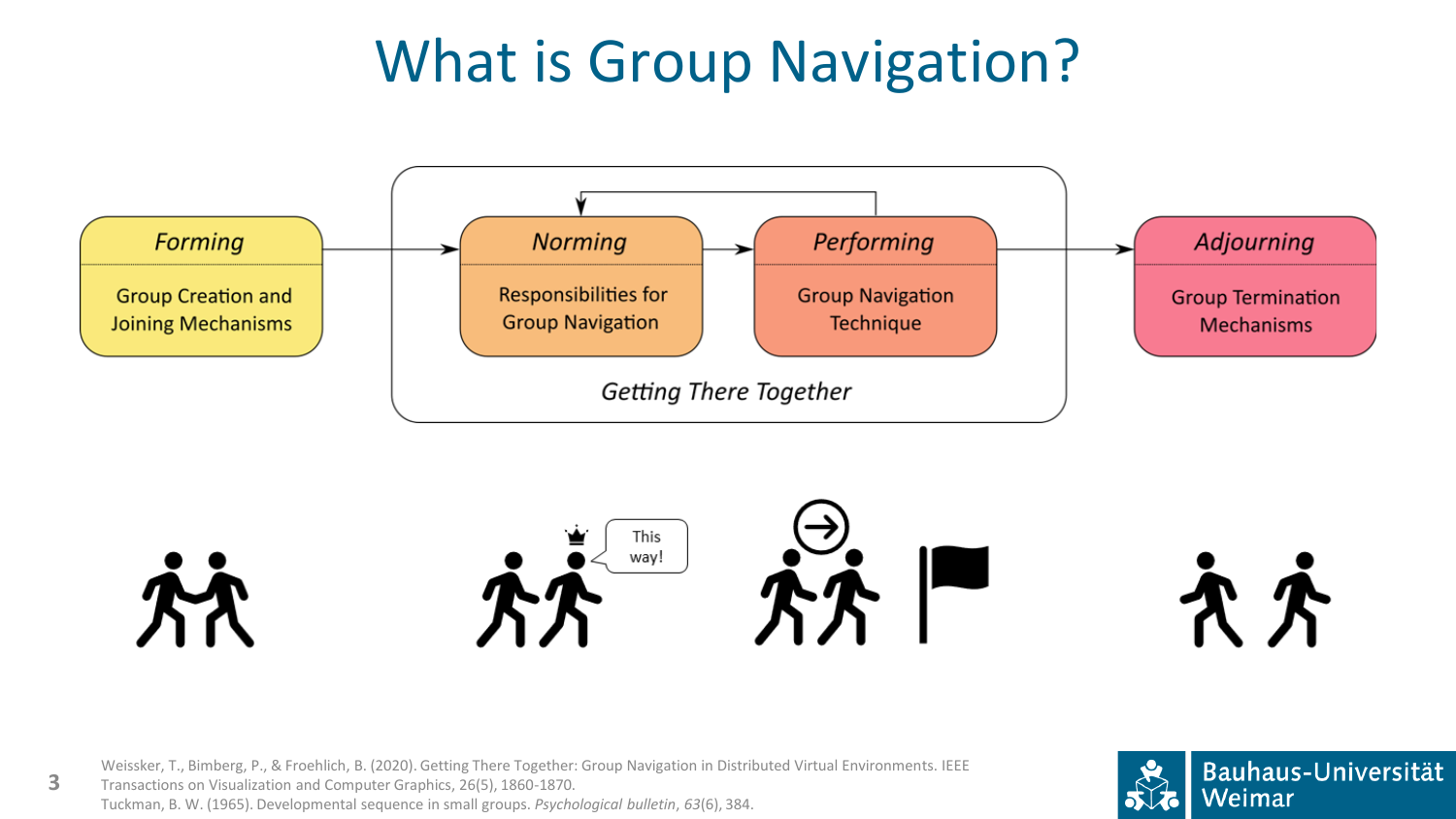# What is Group Navigation?



Weissker, T., Bimberg, P., & Froehlich, B. (2020). Getting There Together: Group Navigation in Distributed Virtual Environments. IEEE Transactions on Visualization and Computer Graphics, 26(5), 1860-1870. Tuckman, B. W. (1965). Developmental sequence in small groups. *Psychological bulletin*, *63*(6), 384.

**4**

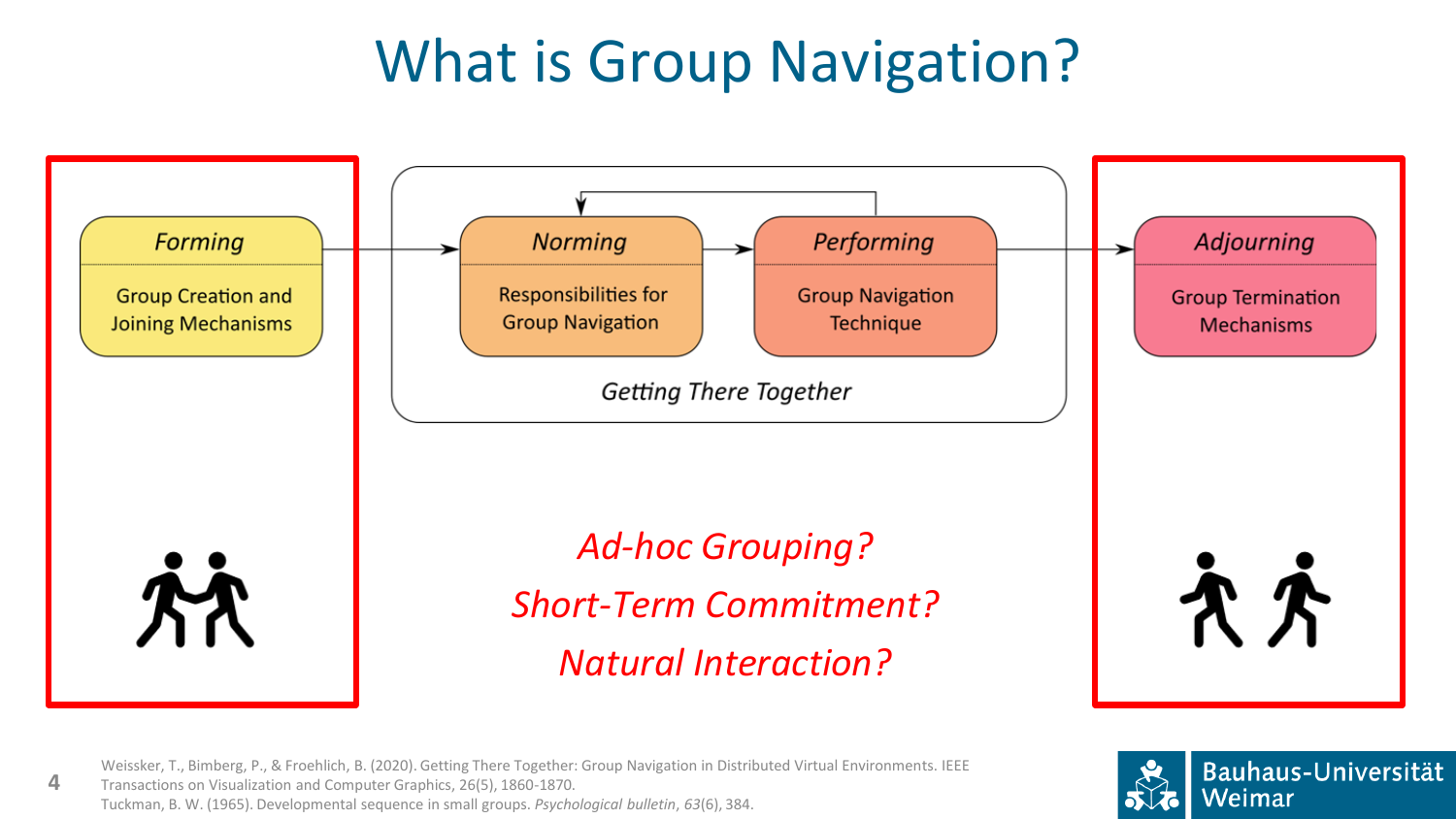# Technique Design



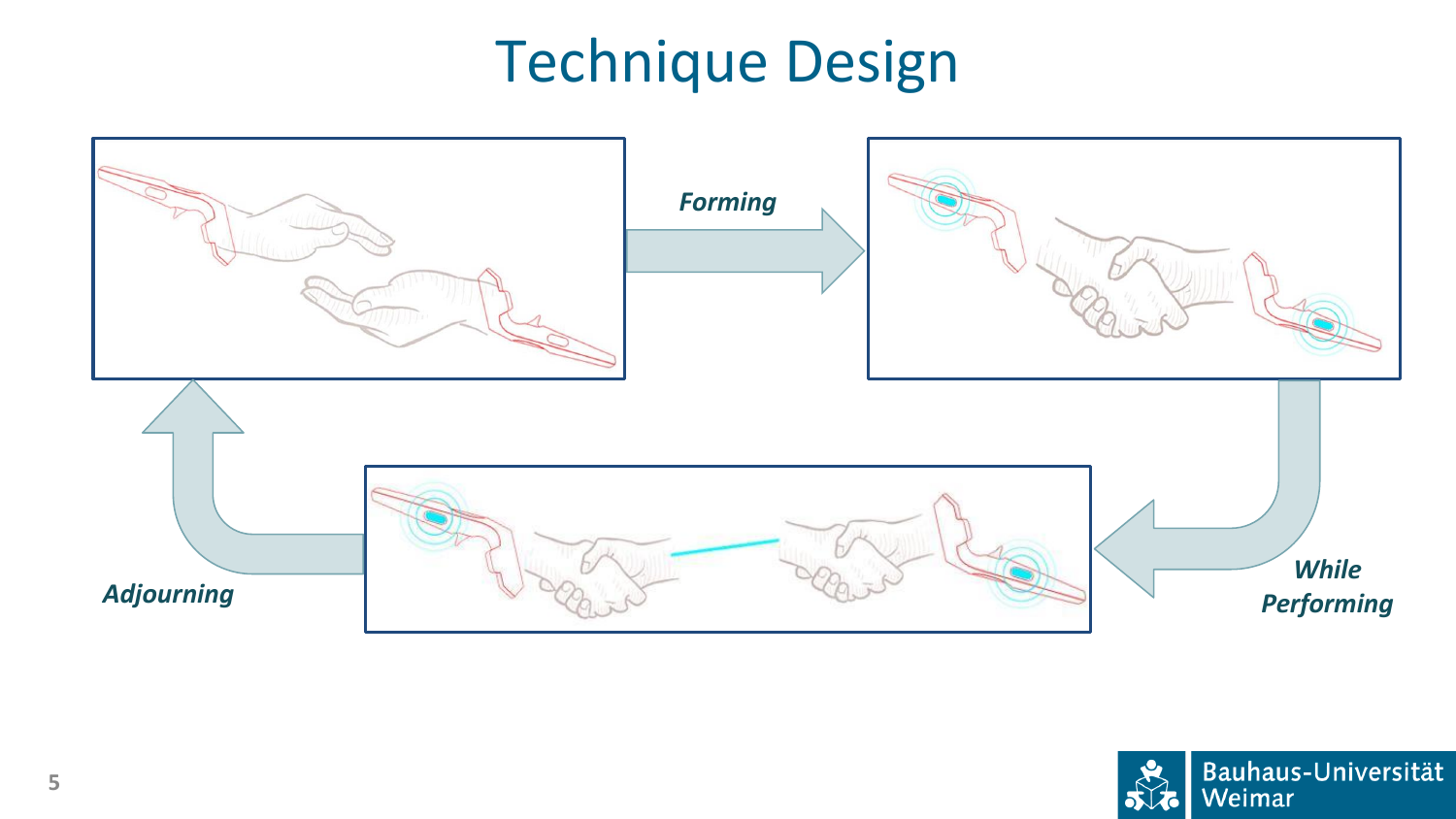# Video

<https://www.tim-weissker.de/videos/2022-hand-holding.mp4>

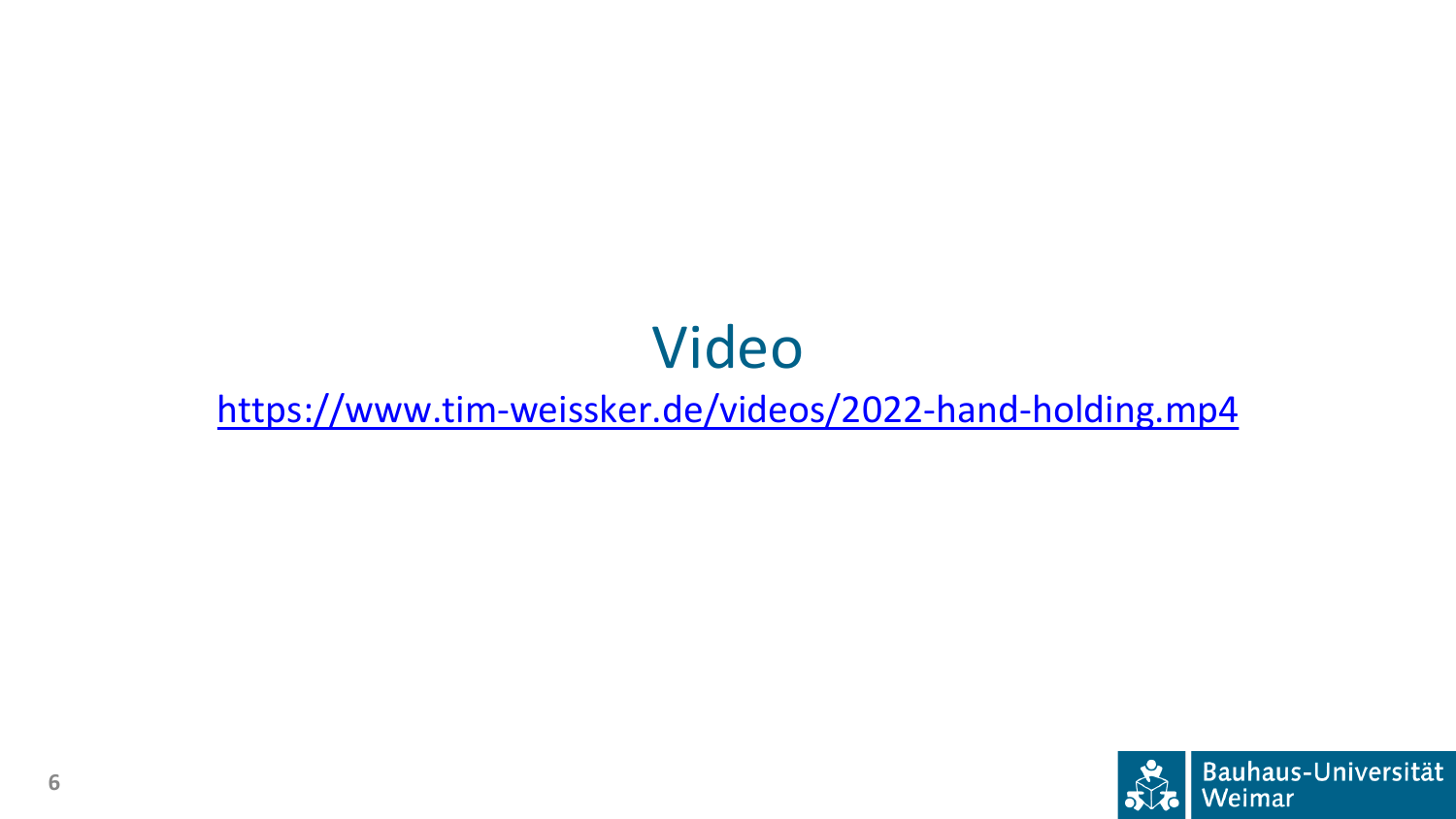#### User Experience Questionnaire



#### Average Scores with 95% Confidence Intervals

**Benchmark Comparison of Average Scores** 



Stimulation

**Below Average** 

Novelty

 $\Box$  Bad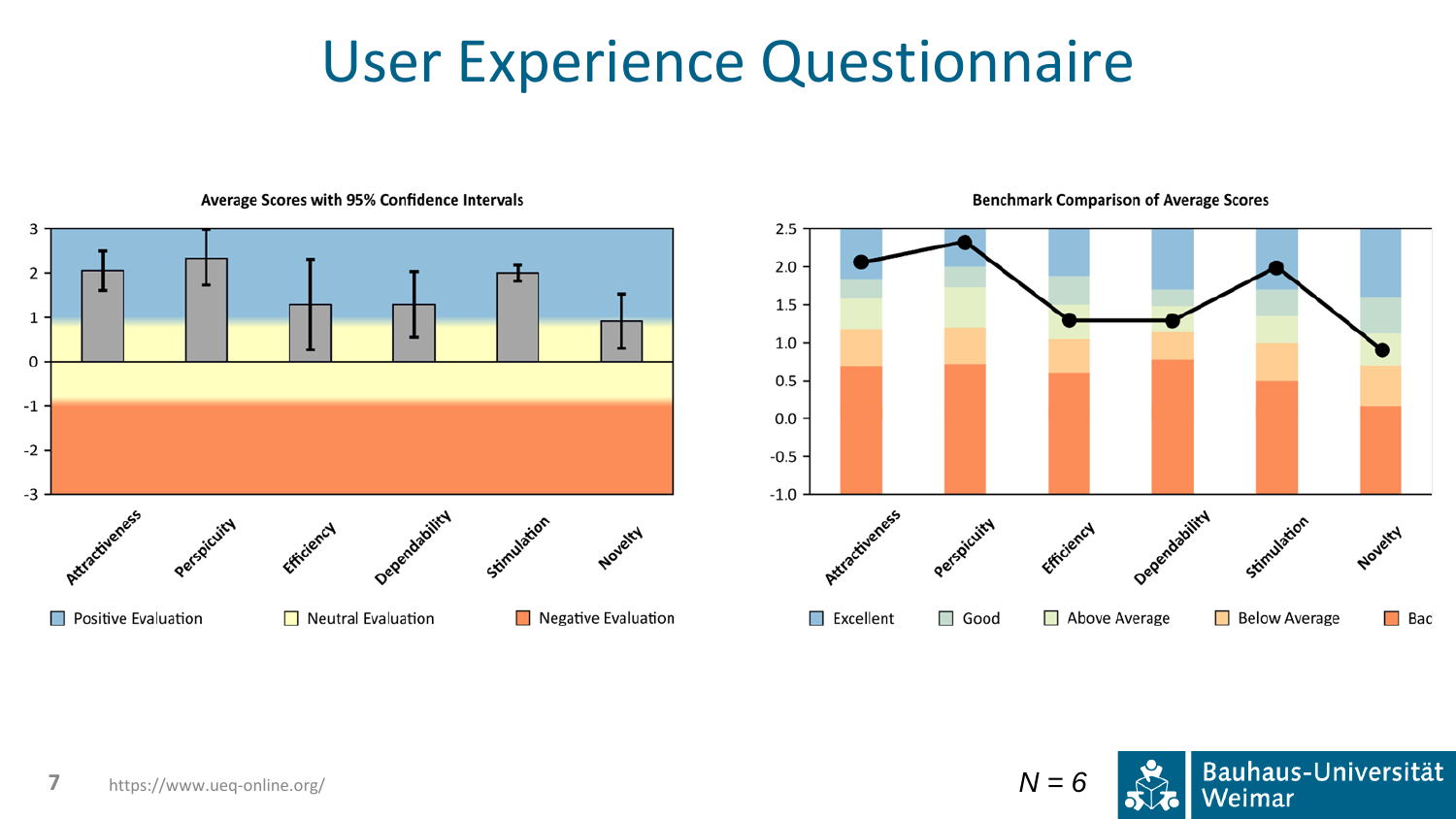### User Feedback

*"I like the real world concept in the VR world."*



*"I like that it requires something very human [...] anything that makes us more connected to the real world in VR is a positive."*

*"Holding the hand in a way I can feel the intimacy, it reflects what we have in the real world."*



Bauhaus-Universität Weimar

*"Overall I like the technique. It requires something social like holding hands to initiate a group interaction."*

*"This could be used in VR games to follow someone."*